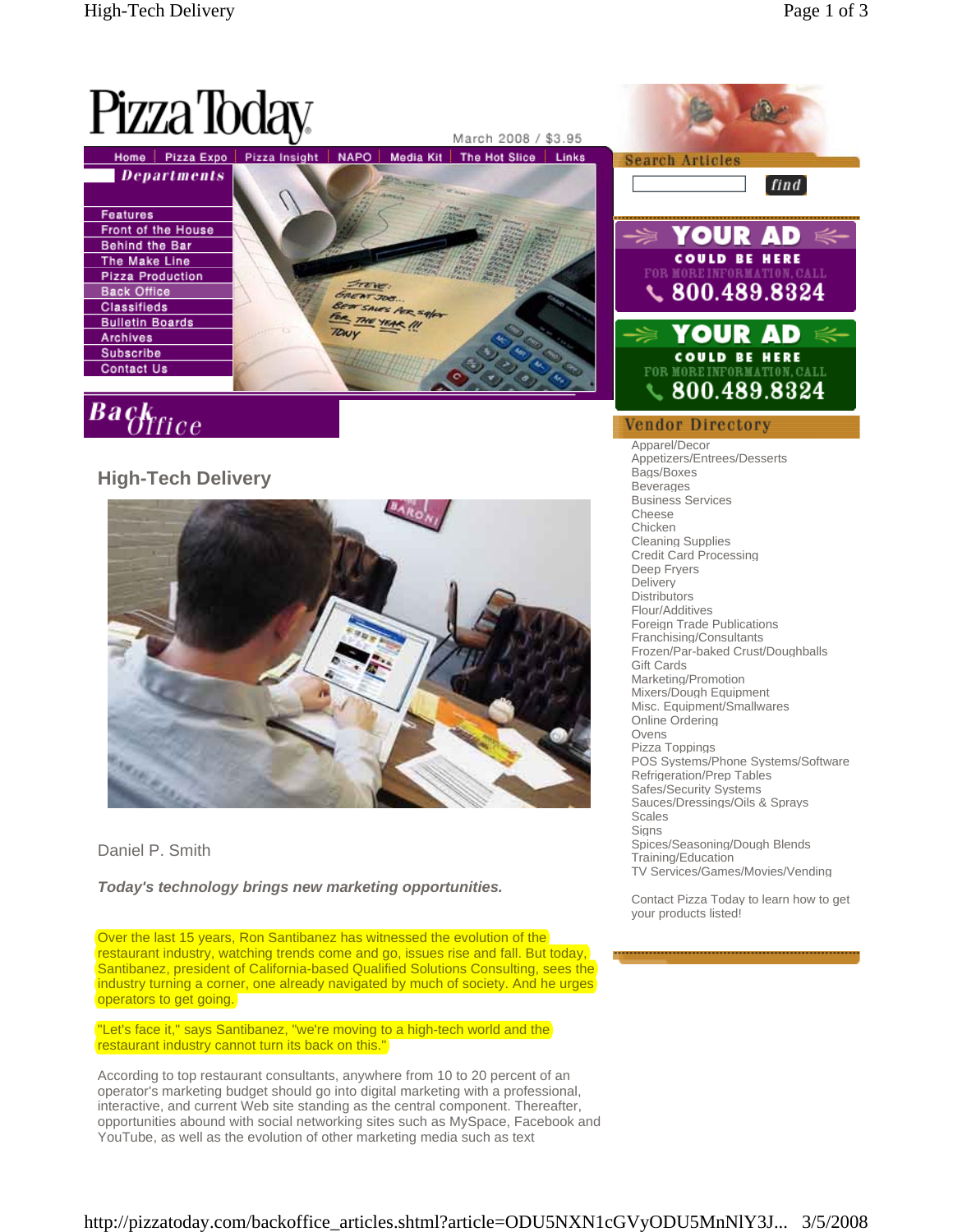messaging and online ordering. Operators catching the tech wave report a wild ride of profits.

"I can trace a direct line from the customers in our store to our MySpace and Facebook pages," says Rob Detrick of Linn's Pizza Bar and Grill in Frostburg, Maryland. "Technology's a powerful thing in this business if you utilize it the right way and keep up with it."

Best yet, many of today's tech-inspired marketing efforts carry price tags well below traditional advertising methods such as direct mail and newspaper spots while simultaneously reaching different demographics by way of commonlyaccepted methods recognizable to customers.

"People are expecting restaurants to utilize high-tech communication tools and restaurants are wise to acknowledge this," Santibanez says. "Operators can not only differentiate themselves from the competition and go beyond the norm, but simplify the process for the consumer. Make it simpler for the consumer and that's a plus."

As operators graduate from Marketing 101, in which a functional, clean Web site is created, they can then investigate these other tech-based avenues to reaching customers:

Amongst the newest -- and most personal -- touches are social networking sites such as Facebook and MySpace. With 11 pizza joints within a mile of his door, Detrick understands the need for creative marketing efforts. In 2005, Detrick opened a MySpace page in his college town with near-immediate success. In 2007, he turned to Facebook, his attempt to evolve alongside that site's surging momentum.

"At this point, I can't see us doing it any other way. On a slow night, I can get a message out that is directed, surgical and focused," says Detrick.

At Savastano's in Tulsa, Oklahoma, customers journey from upwards of 40 miles away to get the Chicago-style pizza, travels in part credited to the pizzeria's MySpace page.

"We were able to connect with people throughout the region who were seeking a Chicago feel and that certainly boosted business," says Jennifer Savastano, who created the MySpace page during the Chicago Bears' 2006 playoff run.

The key benefits to such social networking sites: they are free, easy to use, and can inspire swift action. While MySpace boasts a vibrant, interactive feel and more registered users, Facebook offers a clean, uncluttered look popular among college students and young professionals.

Large and small chains alike - and even independents - are embracing online ordering. Without much fanfare, Papa John's launched its online ordering just as the commercial Internet was taking hold in 2001. In recent years, however, the Louisville-based company has expanded its online ordering efforts given the overwhelming response of consumers.

"In the beginning we left it more to our internal resources," explains Bob Ford, director of online marketing for Papa John's. "The new focus has been going out to other online marketing channels, particularly given the effectiveness and positive experience our customers report."

Customers set up an online ordering account and upon login have instant access to the full menu at their local Papa John's. A few clicks later and dinner is on the way.

"Customers seek choice and convenience and online ordering gives them what they're asking for," Ford says.

With many operators already riding the e-mail bandwagon, others have added the latest ride to their collection - text alerts. Mark Gold, co-owner of Milwaukee's everpopular Pizza Shuttle, noticed his large college-aged clientele consistently checking their cell phones and explored the idea of sending text messages.